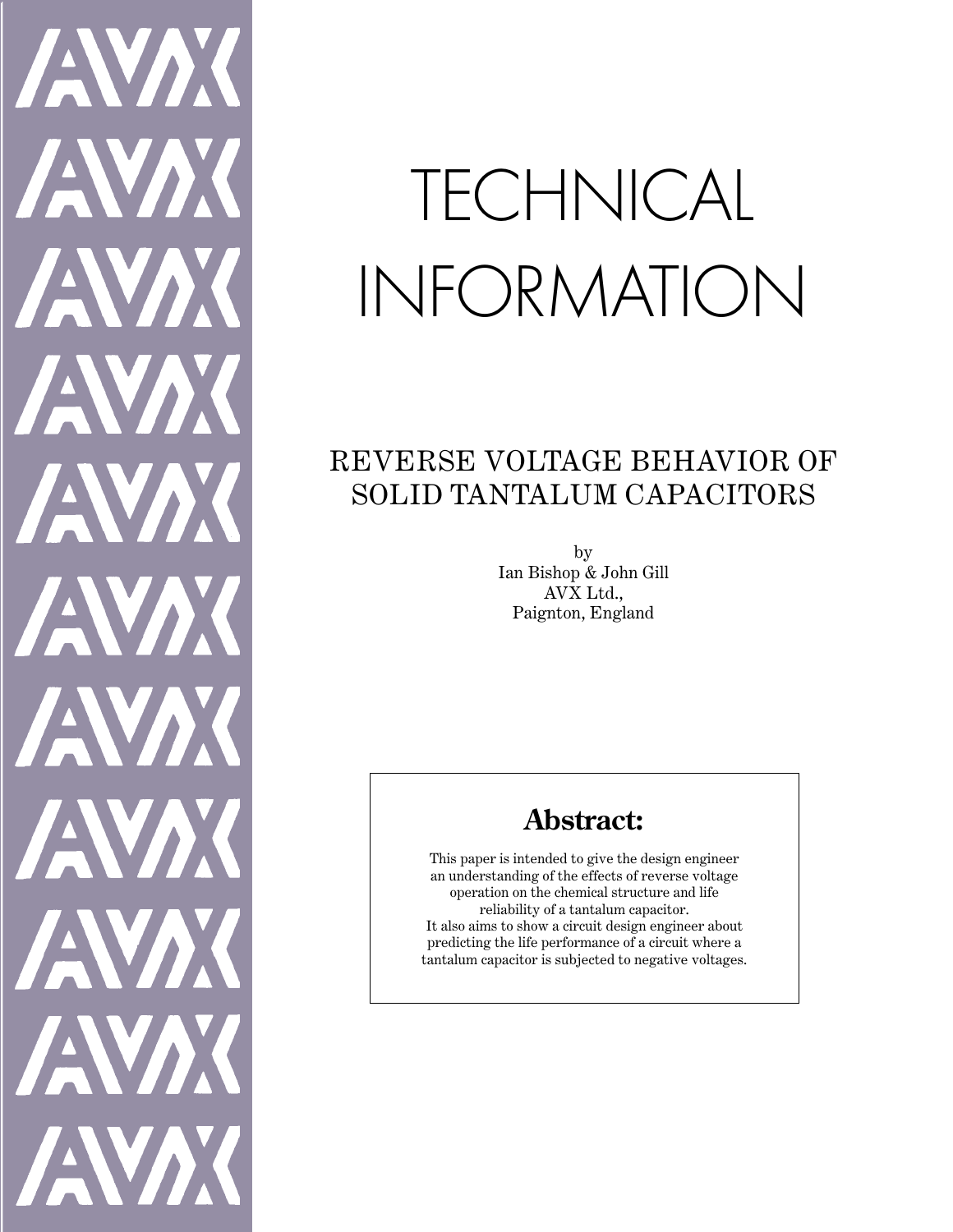## REVERSE VOLTAGE BEHAVIOR OF SOLID TANTALUM CAPACITORS

by Ian Bishop & John Gill AVX Ltd., Paignton, England

## **1.0 Introduction**

Solid tantalum capacitors are polar devices, with an anode terminal and a cathode terminal. The voltage across these terminals should only be applied positive to anode, and negative to cathode, otherwise the capacitor will be damaged, leading to failure.

All tantalum capacitor manufacturers recommend that a continuous reverse voltage should never be placed across the capacitor terminals  $[\overline{1}, 2, 3]$ . In almost all circuits, negative transients can occur during operation. There is also the possibility that the capacitor may be incorrectly inserted into a circuit or connected into a piece of equipment in such a way that a reverse voltage condition may exist. It is therefore important that the design engineer understands the possible consequences and failure mechanism, and methods of minimizing the risk of failure.

## **2.0 Maximum Allowable Reverse Voltage Guidelines**

The allowable level of DC reverse voltage specified by tantalum capacitor manufacturers varies quite considerably. For example, one manufacturer does not give any guideline but simply advises that tantalum capacitors are never used in a circuit where a reverse voltage may be applied across its terminals [1], but another says that up to 10% of rated voltage is permissible [4].

The most common guidelines for reverse voltage are: 10% of rated voltage to a maximum of 1 volt at 25°C

3% of rated voltage to a maximum of 0.5 volts at 85°C 1% of rated voltage to a maximum of 0.1 volts at 125°C

These guidelines apply for **short excursions** and should never be used to determine the maximum reverse voltage under which a capacitor can be used permanently.

## **3.0 Description of Failure Mechanism**

The dielectric material in a tantalum capacitor is a layer of amorphous tantalum pentoxide which is grown over the surface of the tantalum powder (anode) using electrolysis [8]. The thickness of this layer is about 60

Ångströms (6 nm) per capacitor rated volt. Then a cathode layer of semi-conducting manganese dioxide is laid down over the dielectric surface.

During normal forward voltage operation of parts, it is possible for exposed areas of tantalum metal to be re-oxidized or "repaired" to amorphous dielectric, by taking the required oxygen from the adjacent manganese dioxide cathode material. This reduces the leakage current at the fault site. Under reverse bias, this mechanism will not operate because the negatively charged oxygen species move in the opposite direction to that required for the repair mechanism.

As well as this mechanism, the removal of oxygen from the semi-conducting manganese dioxide  $(MnO<sub>2</sub>)$  converts it locally to much higher resistance "lower oxides" such as  $Mn_2O_3$ ,  $Mn_3O_4$  or MnO. This further isolates the fault from contributing to the total device leakage current. These mechanisms are known as "self-repair" or "healing" and contribute to the very high reliability of tantalum capacitors during normal operation.

As the device operating temperature increases, the rated voltage needs to reduce to avoid excess voltage stress across the dielectric.

Under reverse voltages, experimental evidence within AVX indicates that a component of the reverse leakage current flows in very small areas of microcracks or other defects in the dielectric layer. Although the current may only be a few microamps, it represents a very high localized current density which can cause a tiny hot-spot. This can cause some conversion of amorphous tantalum pentoxide to the more conductive crystalline form. When a high current is available, this effect can avalanche and the device may become a total short.

This heat may, as in the forward direction, be enough also to decompose a tiny local area of manganese dioxide to a high resistance "lower oxides" so a degree of "selfhealing" may be noticed even in reverse. This depends on the size of the defect and the current available.

Theoretically, these mechanisms would also cause a reduction in capacitance value, but in practice, the area involved is extremely small compared with the total dielectric area, so that no change can be measured.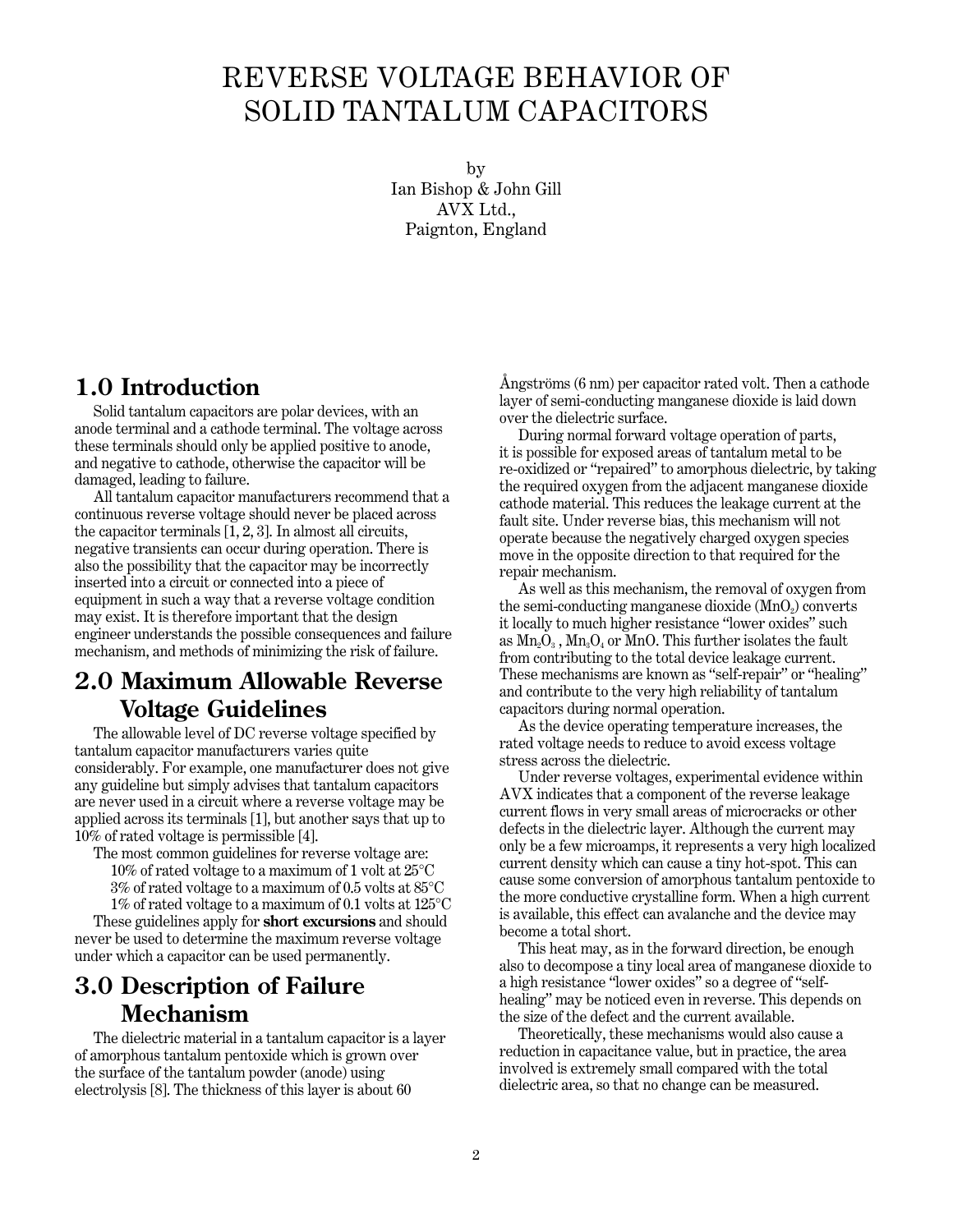## **4.0 Commonly Asked Questions**

#### **4.1 Can reverse voltage behavior be predicted by electrical measurement?**

AVX has carried out extensive testing of samples taken from numerous batches under highly accelerated conditions. The results have demonstrated that, while there is some batch to batch variability, parts which failed during testing under reverse bias could not have been predicted beforehand by examination of their forward and reverse leakage current, capacitance, DF, ESR, or Impedance. See also 4.2.

#### **4.2 Is reverse behavior generic to all manufacturers capacitors?**

Some of the results of tests carried out for AVX are shown in Figure 1. This diagram shows the results from several manufacturers' 10 volt parts subjected to a 1 volt reverse bias (10% of rated voltage) for 48 hours at 85°C. The 45° sloping line on each chart is used to show a "no change" reference.



Figure 1

The results show that while there are some differences between manufacturers' initial leakage distributions, all experienced some increase in leakage current. They also show that for all manufacturers, parts with a low initial

leakage current were as likely to increase their leakage current as units which had a higher initial leakage current. This observation is however, similar for parts tested in the forward direction.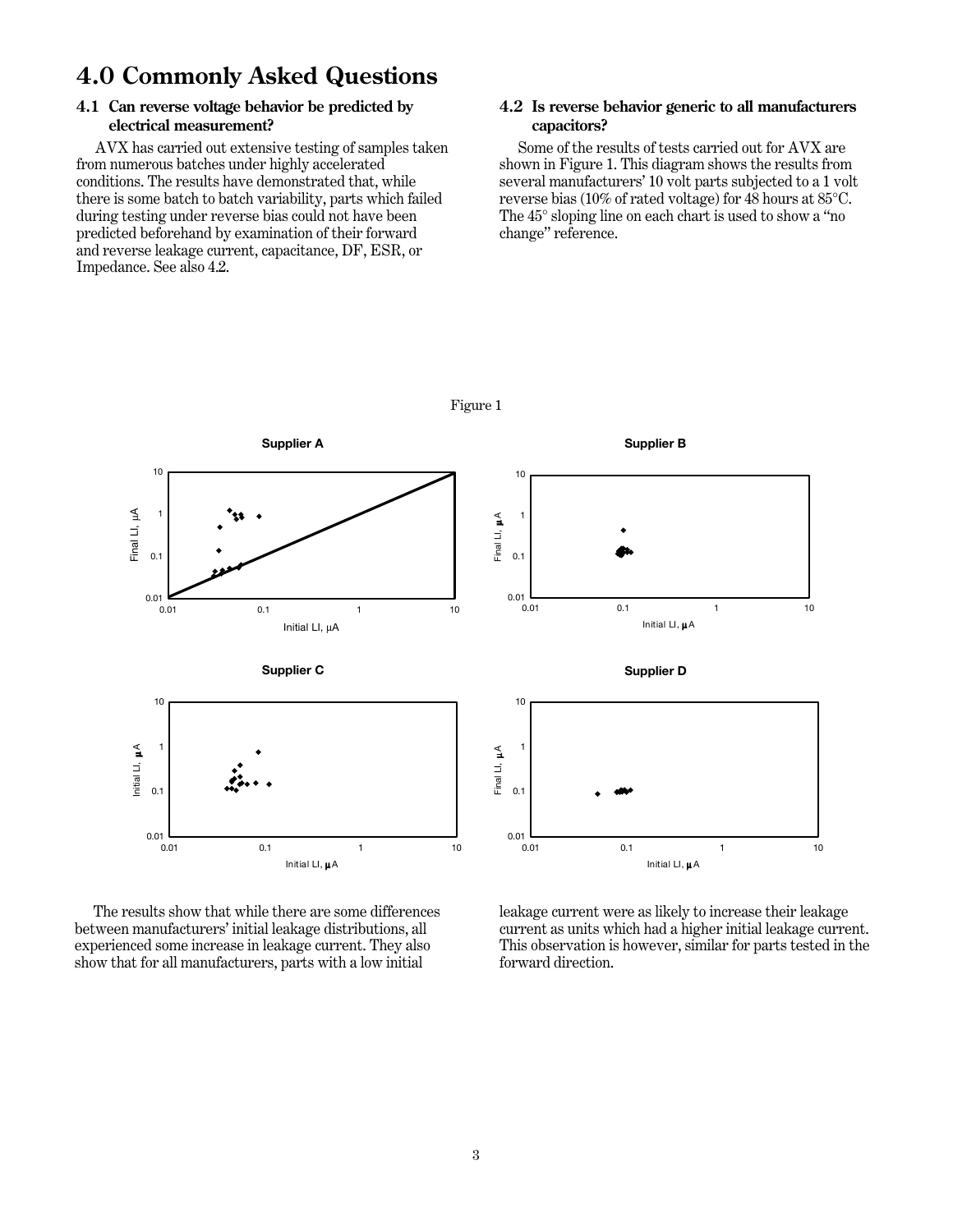

|      |   | <b>INITIAL</b> |       |       | <b>FINAL</b> |       |       |     |                |
|------|---|----------------|-------|-------|--------------|-------|-------|-----|----------------|
|      |   | Max            | Mean  | Min   | Max          | Mean  | Min   |     | Fail Fuse fail |
| 3%   | А | 0.097          | 0.046 | 0.018 | 0.123        | 0.06  | 0.027 | ი   | 0              |
|      | B | 0.341          | 0.15  | 0.1   | 0.388        | 0.163 | 0.115 | 0   | 0              |
| 10%  | Α | 0.071          | 0.054 | 0.033 | 2.053        | 0.483 | 0.073 | 0   | 0              |
|      | B | 0.155          | 0.118 | 0.098 | 0.202        | 0.164 | 0.144 | 0   | 0              |
| 25%  | Α | 0.072          | 0.046 | 0.033 | 0.823        | 0.565 | 0.365 | 0   | 0              |
|      | B | 0.151          | 0.122 | 0.095 | 4.926        | 1.236 | 0.439 |     | 0              |
| 50%  | А | 0.072          | 0.043 | 0.03  | 41.04        | 5.292 | 0.467 | 2   | 0              |
|      | B | 0.124          | 0.108 | 0.096 | 1.548        | 0.507 | 0.15  | 0   | 0              |
| 100% | А | 0.103          | 0.057 | 0.018 | n/a          | n/a   | n/a   | n/a | 10             |
|      | В | 0.18           | 0.128 | 0.104 | n/a          | n/a   | n/a   | n/a | 10             |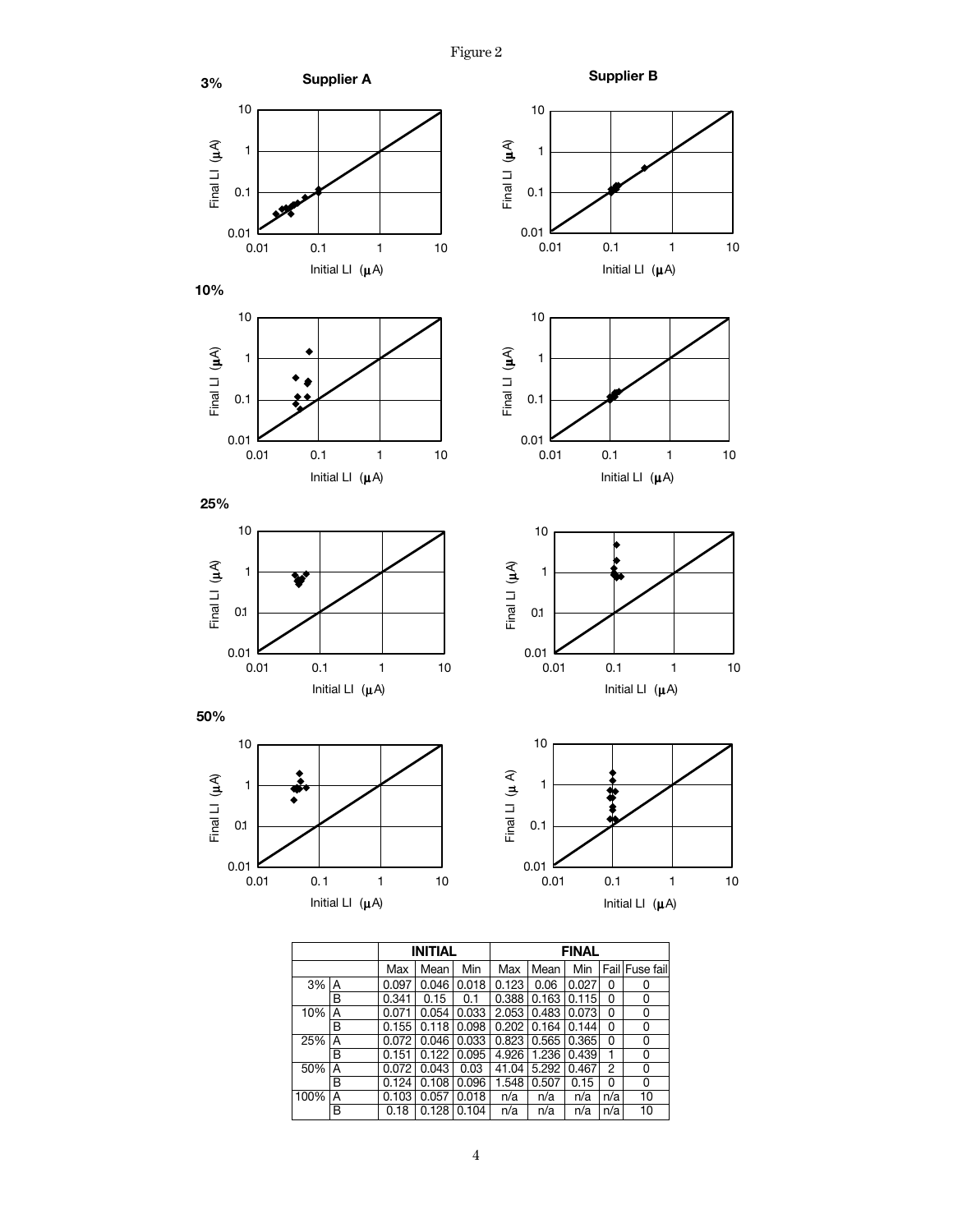#### **4.3 What effect does applied voltage have on the failure rate?**

Figure 2 shows the results of experiments carried out on two manufacturers' products where the test voltage was varied from 3% to 100% of rated volts. The other test conditions were as in section 4.2. As can be seen the higher the reverse voltage applied the greater the average increase in the leakage current of the capacitor.

Similar results have been found by other manufacturers and users studying this subject. For example, work carried out by one Japanese tantalum manufacturer [5] showed an estimated 12-fold acceleration factor of failure rate for an increase in reverse voltage from 5% to 10%.

The table in Figure 2 indicates that at rated voltage in reverse, all the parts from two manufacturers failed, blowing the series protecting fuse.

#### **4.4 Can the failure rate of a capacitor under reverse bias conditions be predicted?**

Figure 3 shows the current passing through several 10 volt tantalum capacitors subjected to a reverse bias of 1 volt at 85°C for 48 hours with an external resistance of  $2.7k\Omega$ . As can be seen, the behavior of the units varies quite considerably, with some units exhibiting a slow increase in the level of current passing, but others exhibiting sudden changes in current. Note especially the behavior of unit 5 which experienced an apparent short circuit at 10 hours

but then recovered to a more normal level.

It will be seen that the failure rate for a group of capacitors subjected to reverse bias is difficult to predict, but will always be unacceptable. This makes it extremely important to prevent the possibility of any prolonged reverse voltage condition occurring, through the use of appropriate design and manufacturing controls. Methods to help achieve this are discussed in section 5.0 of this paper.

#### **4.5 Can a part which has been subjected to reverse voltage simply be refitted in the correct orientation?**

Results have shown that this is extremely inadvisable. Application of the correct polarity to a unit which has been subjected to reverse voltage can sometimes appear to heal the capacitor, but this does not always occur as shown in section 4.4. The safest option is therefore to replace any capacitor which was connected in reverse polarity. While the majority of units recover to normal levels (see Figure 3), some units continue to exhibit abnormal behavior. Figure 4 shows the results of applying forward voltage to the units from the experiment in Figure 3 at 85°C and rated volts for 24 hours. As can be seen, unit 5 becomes very low resistance twice. If the circuit impedance were low, such a condition could result in the capacitor becoming a short circuit.





Capacitor behavior once re-connected in correct polarity is difficult to predict, so the only safe option is to replace

the unit with new taking care to observe standard reworking procedures [10].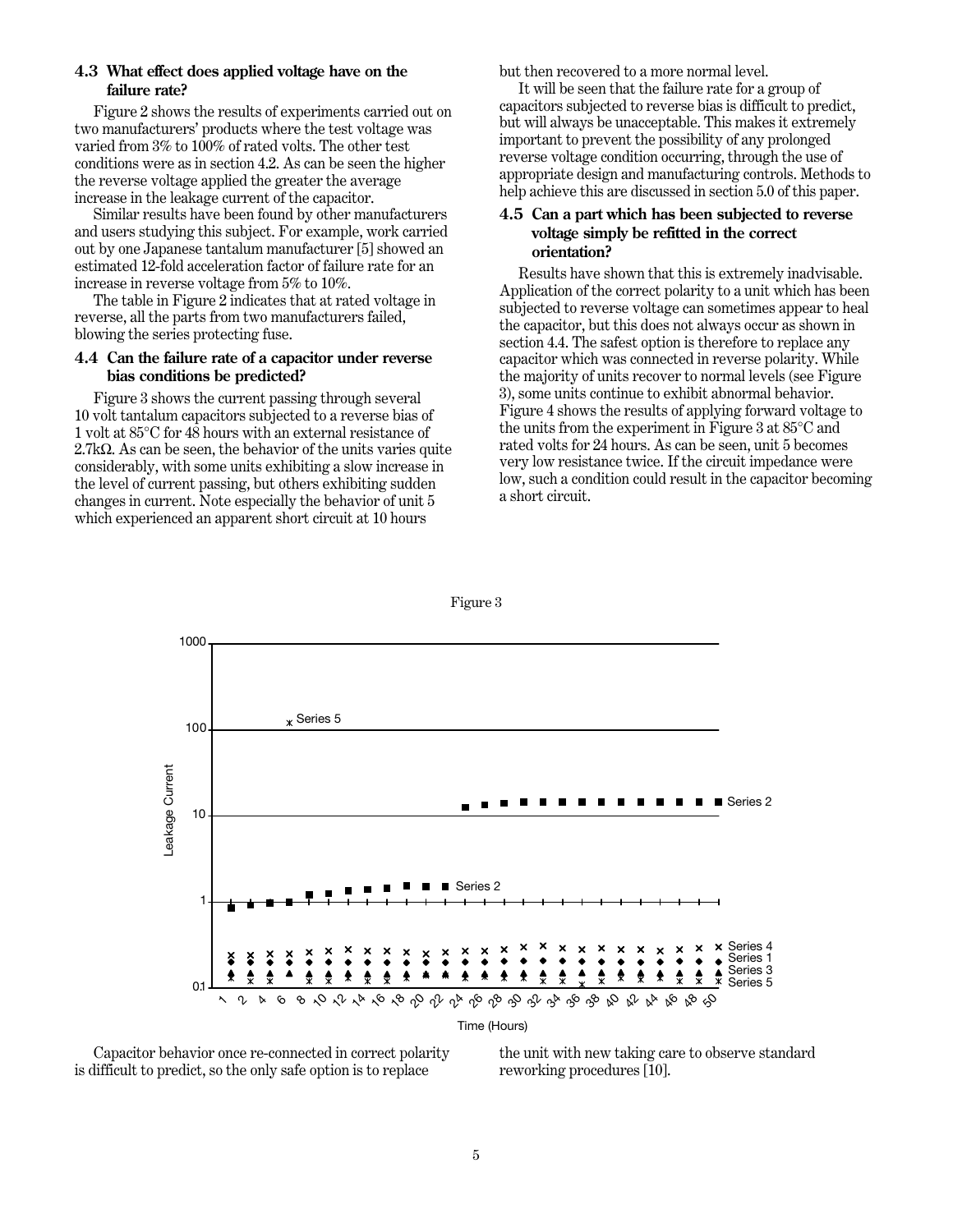

#### **4.6 What effects could be anticipated if a capacitor failed due to reverse bias?**

The normal failure mode in a tantalum capacitor is increasing leakage current leading to eventual short circuit. The effect this has on the circuit will depend on the application use of the capacitor. For example, if the capacitor is being used in a high impedance timing circuit application an increase in leakage current may not be noticed. If, however, the capacitor is used as the bulk decoupling capacitor of a power rail, it may draw sufficient current to cause the power rail to dip, thus causing the circuit to shutdown.

The worst case is where the capacitor is used in a low impedance circuit and fails short circuit. In this case the unit could heat to very high temperatures leading to damage of the circuit board and smoke emission from the unit. For further details on the effects of over-heating in solid tantalum capacitors, please refer to Bob Franklin's paper [9].

## **5.0 Methods of Preventing Reverse Bias and Circuit Board Damage**

#### **5.1 Factors under the control of the design engineer**

There are several techniques available to limit possible malfunctions. The simplest design technique is the incorporation of diode protection into the circuit. This includes full and half wave rectification, and flyback diodes for inductive loads. The only disadvantage of this technique is a voltage drop on the power rail which can be minimized to as low as 0.3 volts if a Schottky diode is used.

Another technique is to distribute several capacitors

around the board instead of having a very large capacitance in one location, particularly if the probability of "ground bounce" is high as can occur on very high speed logic boards. This has the effect of minimizing the "ground bounce" by ensuring that a large charge store is near the load which is readily available. It has the advantage of cutting down noise on the board helping control electromagnetic interference (EMI).

To prevent a failed capacitor damaging the circuit board, the simplest method is to include a fuse in the power rail of the board. This technique has no drawbacks and should be employed when appropriate.

Another simple option is to use a higher voltage rated capacitor than is normally necessary. Figure 5 shows typical leakage currents for various rated capacitors under reverse voltage, and indicates that the higher the rated voltage of the capacitor, the lower the current during reverse orientation.

A further option is to include a resistor in the power line in order to limit the available fault current to less than 2 Watts [9]. This may not be available as a design option because of desires for circuit efficiency, but should be considered where possible.

For circuit positions when reverse voltage excursions are unavoidable, two similar capacitors in series connected "back to back" (join the two cathodes and connect the anodes to the circuit) will create a non-polar capacitor function, with, of course half the capacitance of the single device. This works because almost all the circuit voltage is dropped across the forward biased capacitor, so that the reverse biased device sees only a negligible voltage.

#### **5.2 Factors to be considered by the manufacturing engineer**

An automatic placement machine should be used to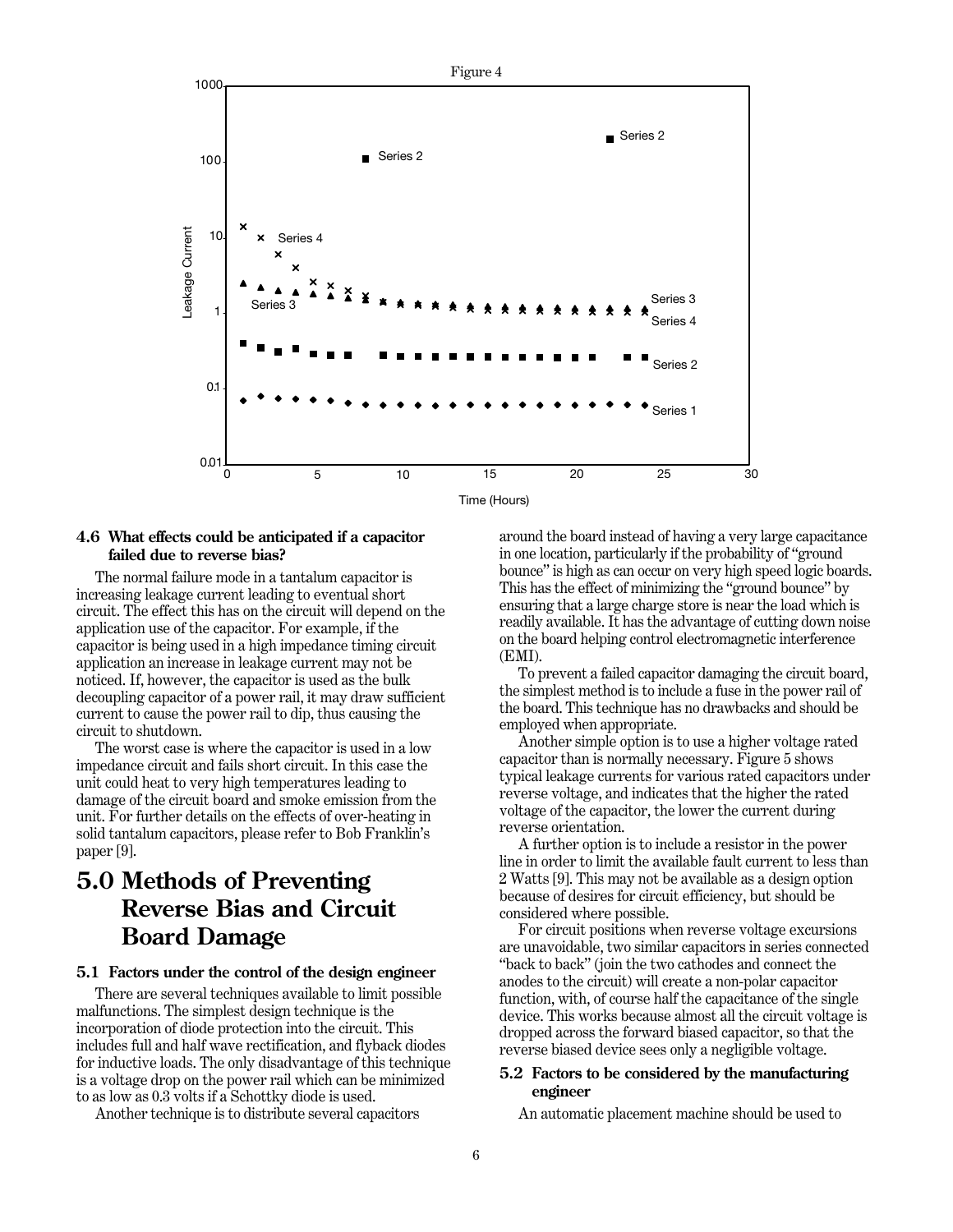Figure 5



prevent incorrect orientation during pick and place or insertion. Where one is unavailable, an inspection stage should be incorporated in the production process to minimize the risk of a reverse orientated part being shipped. This visual inspection should be performed by a second operator or preferably an image recognition system, to keep human error to a minimum. A printed polarity indicator on the board is often used. Such systems have been adopted by suppliers of tantalum capacitors to ensure correct orientation at the moment of insertion of parts into the packing tape or bandolier.

Test machines are now becoming available which are able to detect an incorrectly orientated part on a circuit board even when many capacitors are in parallel. These should be investigated to determine if they are suitable for use in the production process.

#### **5.3 How the capacitor manufacturer can help**

The possibility of a capacitor being supplied to the customer incorrectly orientated in the tape should be eliminated by the use of production design features and modern quality control functions and systems.

Outgoing quality levels for AVX surface mount product show that there have been no known parts incorrectly placed in the tape for many years. The situation is similar for leaded components supplied on tape. The possibility of receiving an incorrectly orientated part from the supplier's packaging is thus extremely small.

To assist supplier and user, a video readable polarity bar and laser readable voltage bar code are often built into the capacitor coding.

## **6.0 Conclusions**

- a) The reverse voltage behavior of tantalum capacitors is similar across all manufacturers, with wide batch to batch variability.
- b) All precautions should be taken by the board designer and manufacturer to avoid reverse placement of a capacitor, as board damage could occur if the capacitor fails.
- c) It is not possible to predict the failure rate of tantalum capacitors subjected to reverse polarity, except to say that it will probably be high.
- d) A part which has been subjected to accidental reverse bias should be replaced with a new capacitor.

### **References**

- [1] "T491 solid tantalum chip capacitor", KEMET, 9/87, p 6
- [2] "Technical guide of Tantalum electrolytic capacitors", Panasonic, Matsushita Electronic Components Co. Ltd, July 1992, p 39
- [3] "SVH-series tantalum capacitors", NEC, 1990, p 16
- [4] "293D-series solid tantalum chips", Sprague
- [5] "Application of reverse voltage to chip solid tantalum capacitors and their reliability", Naohisa Kanai, NEC Journal Vol. 16 No 10 1993, p77 - 83 {paper is published in Japanese}
- [6] "Reverse bias characteristics of solid tantalum capacitors", Gary J. Ewell, Aerospace Corporation LA
- [7] "Effects of reverse bias failure on surface mounted tantalum capacitors", Stephen D. Linam, IBM Austin, Proceedings of NEPCON East 1985, p12-16
- [8] "Basic tantalum technology", J. Gill, AVX, 1994
- [9] "Effects of over-heating in failed tantalum capacitors", R.W. Franklin, AVX, 1995
- [10] "Surface mounting guidelines", AVX